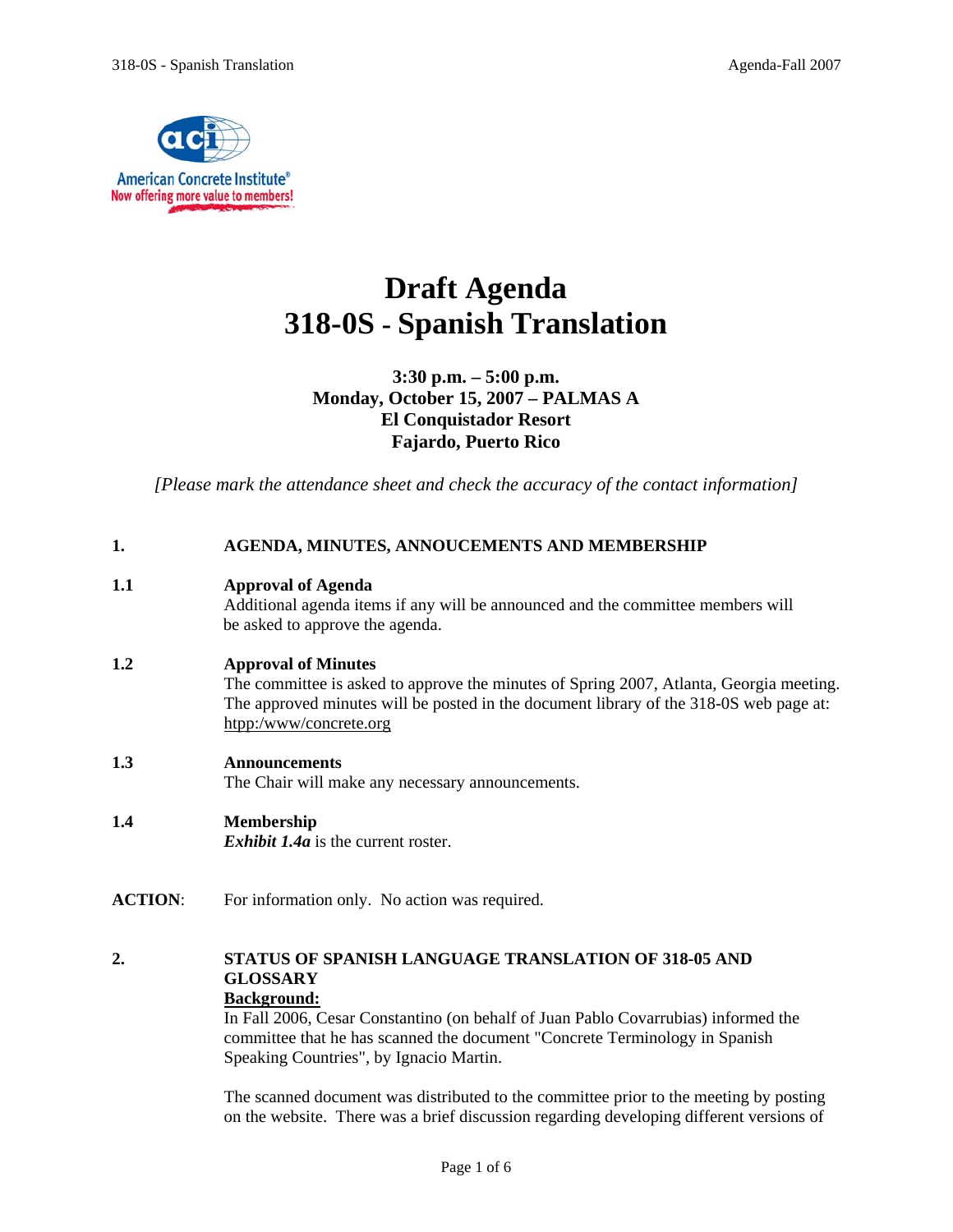the glossary for different countries and it was agreed that there should only be one "official" English/Spanish Glossary for ACI technical documents.

Ken Bondy and Cesar Constantino will develop an Excel spreadsheet and it will be sent to the subcommittee in the form of a ballot. The first ballot will be to vote simply on the terms in English and whether or not the ones in the current document are still appropriate or if they are now obsolete. It was agreed by the committee that a majority vote of more than or equal to 75% of the vote will decide which terms are deleted on this first ballot. It was estimated that this first vote can be achieved within approximately a two weeks turnaround.

In Spring 2007, this item was deferred to the next meeting as Cesar Constantino and Ken Bondy were not present to report on the status of updating the existing English/Spanish Glossary in ACI 318S-05.

**ACTION**: Cesar Constantino and Ken Bondy to report on the status of updating the existing English/Spanish Glossary in ACI 318S-05.

# **3. MAINTENANCE OF 318S**

### **Background:**

Committee 318-0S is the maintenance committee of ACI 318S.

In Fall 2006, the committee was informed that the final draft of ACI 318-08 (when ready) will be made available to the chair of committee 318-0S for initiating the work of producing the ACI 318S-08.

**REPORT:** The final draft of ACI 318-08 will be completed after the Fall 2007, Puerto Rico convention and will be made available to the Chair of 318S.

> Luis Garcia summarized the status of producing the 318S-08 in an email to Tom Schaeffer, dated July 31, 2007, shown in **Exhibit 3.1.**

**ACTION**: Luis Garcia to update the committee.

### **4. DISSEMINATION OF ACI 318S-05**

# **4.1 Seminars in Latin American Countries**

### Background:

In Fall 2006, Mario Rodriguez and José (Pepe) Izquierdo updated the committee on the status of the presentation materials for the seminars in Latin American countries. There was a general discussion among members regarding the major topics of the seminars that have already taken place as well as the topics for future seminars. The seminars may vary for each country. The goal is to have a full set of seminar slides by December 2007.

José (Pepe) Izquierdo will merge into one document, the different documents being used by different countries in the code seminars.

In Spring 2006, Mario Rodriguez updated the committee that work is in progress on consolidation of seminar slides. The report status on merging into one document (the different documents being used by different countries in the code seminars) was deferred to the next meeting as on José (Pepe) Izquierdo was not present.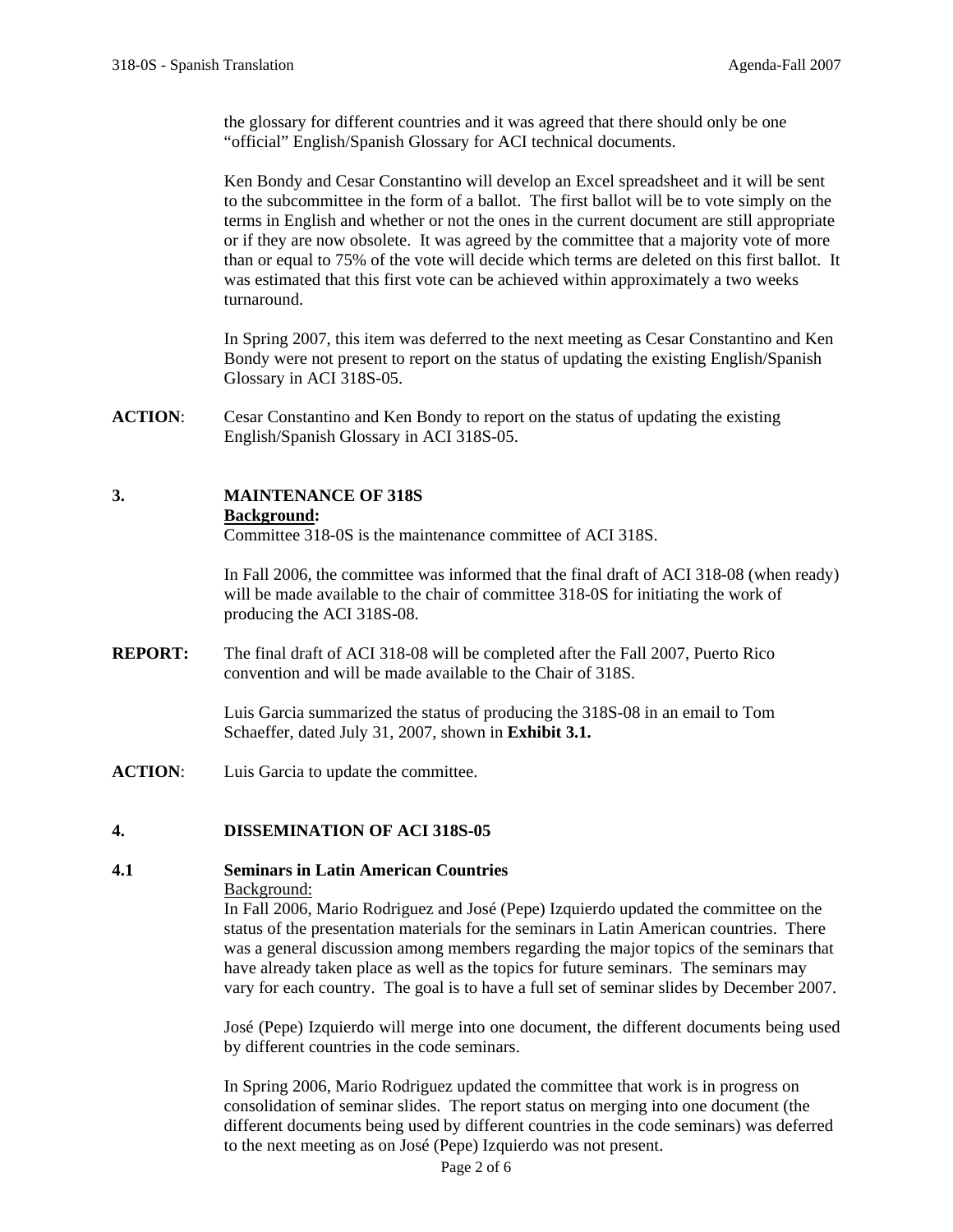### **ACTION:** Mario Rodriguez to update the committee on work on:

• Status of work on consolidation of seminar slides.

José (Pepe) Izquierdo to update the committee on:

• Status on merging into one document (the different documents being used by different countries in the code seminars)

# **5. EXCEPTIONS TO ACI 318S-05 IN VARIOUS COUNTRIES OF LATIN AMERICA**

# **Background:**

In Fall 2006, Guillermo Santana updated the committee on the status of collecting the exceptions/amendments of various Latin American countries to the ACI 318S-05 and the coordination efforts with ACI 318L. He will continue to work on this item.

In Spring 2006, Guillermo Santana reported 318-0L is working on draft document on exceptions/amendments to 318 in the Latin American Codes. The draft document is expected to be completed by Fall 2007 Convention in Puerto Rico.

**ACTION:** Guillermo Santana to report on the status of the draft document on exceptions/amendments to 318 in the Latin American Codes.

### **6. SPANISH TRANSLATION OF DOCUMENTS SUPPORTING ACI 318 Background:**

In Fall 2006, Luis Garcia updated the committee on the status of translations for 301-02, 302-04 and 360-92. The subcommittee had hoped to undertake the translation of other ACI documents such as 301-02, 302-04, and 360-92. However, at this time only 301-02 has been approved by the ACI Board for translation by the subcommittee. The 301 document has recently been added to the website for member access.

In Spring 2007, Luis Garcia shared with the committee the results of committee ballot on draft ACI 301S-05. The review comments and suggested revisions to the draft 301S-05 document to address the review comments were also discussed. The process of resolving the negative votes began with discussion of each item and a vote of the present committee members. There was not enough time to resolve all the negative votes so it was decided that the remaining negative votes would be assembled in a ballot form to send to the committee members for a vote. The committee will ballot the revised document. It is the goal of the committee to have all of the negatives resolved at the Fall 2007 convention in Puerto Rico.

On August 14, 2007, Chair Schaeffer initiated two letter ballots LB07S-1 and LB07S-2. LB07S-1 contained the results from the earlier ballot on the translation of ACI 301. LB07-2 contained the items that might not be so easy to resolve. The closure date for both ballots is September 14, 2007.

**ACTION**: Chair Schaeffer to update the committee on the results of LB07S-1 and LB07S-2.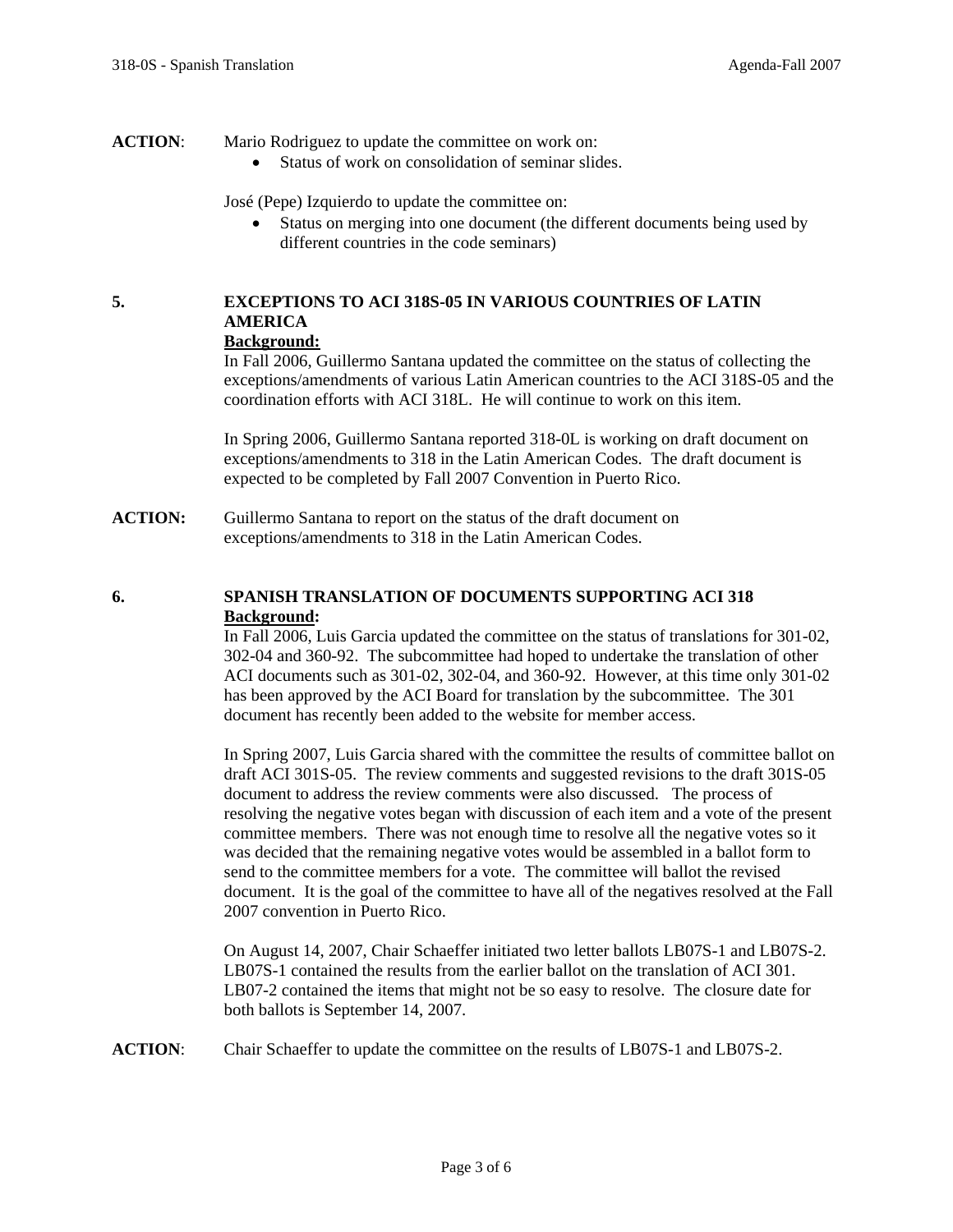### **7. OTHER BUSINESS**

### **7.1 Spanish Translation of selected ASTM documents Background:**

318S has agreed to offer assistance if requested by ASTM.

In Fall 2006**,** Shuaib Ahmad updated the committee on the status of the selected ASTM documents being translated into Spanish. Cesar Constantino stated that he is a member of the ASTM committee that is responsible for translation. Cesar Constantino will serve as the liaison member for 318-0S on the ASTM translation committee.

**ACTION:** Cesar Constantino to report on liaison activities between 318-0S and ASTM committee.

### **8. NEXT MEETING**

The next meeting is scheduled for March 2008, Los Angeles, CA.

### **9. ADJOURNMENT**

Enclosures: *Exhibit 1.4a* Roster of 318-0S *Exhibit 3.1* Summarized status of producing the 318S-08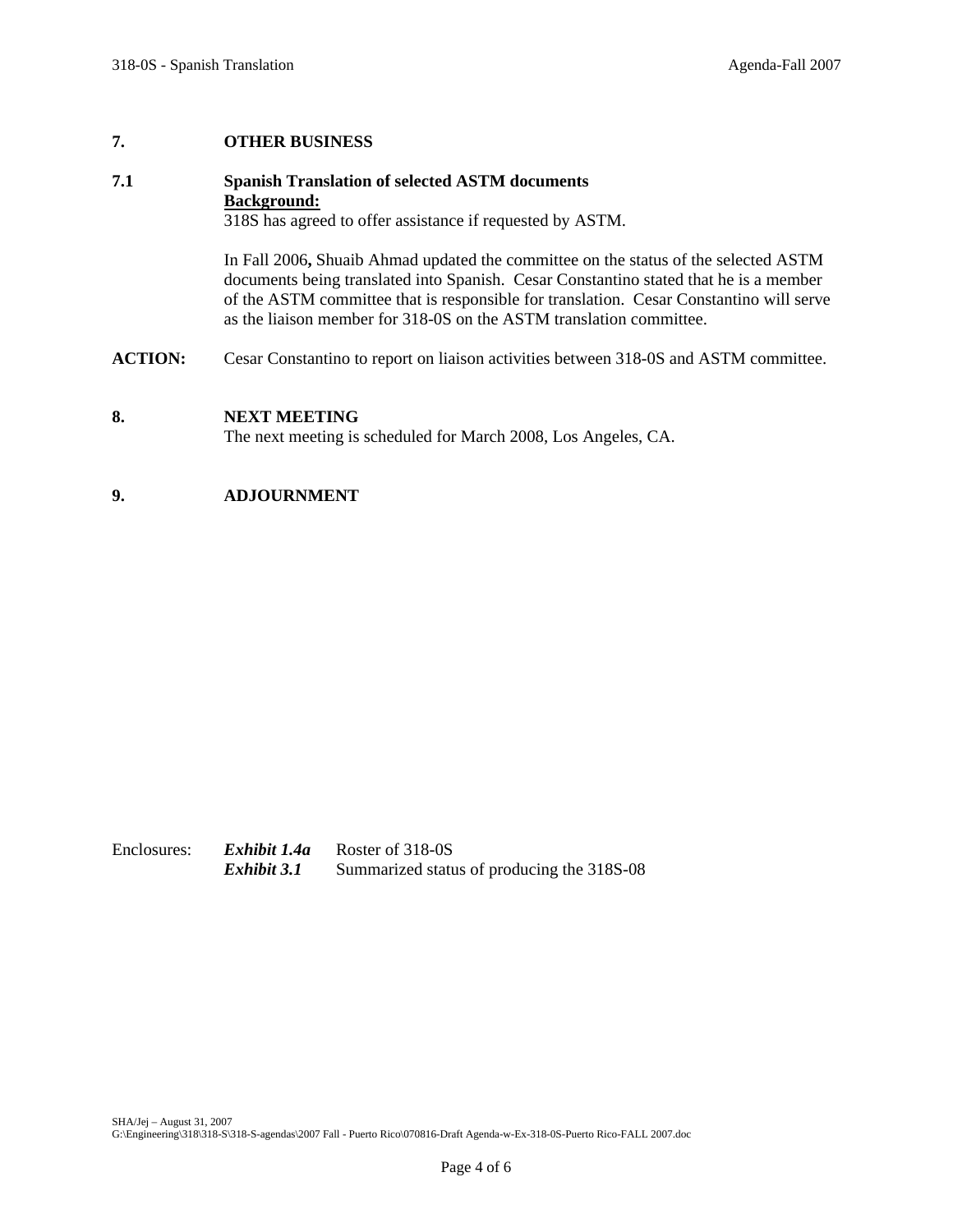### *Exhibit 1.4a* **Roster of 318-0S**

| Schaeffer, Thomas C. (Chair)                | Izquierdo-Encarnacion, José M.                         |
|---------------------------------------------|--------------------------------------------------------|
| <b>Structural Design Group</b>              | Porticus                                               |
| 220 Great Circle Road - Ste. 106            | 27 Santa Anastacia St-El Vigia                         |
| Nashville, TN 37228-1753 United States      | San Juan, PR 00926                                     |
| Phone: (615) 255-5537                       | Phone: (787) 344-2000                                  |
| Fax: (615) 255-1486                         | Fax: (877) 227-0718                                    |
|                                             |                                                        |
| E-mail: toms@sdg-structure.com              | E-mail: <i>pepeiz@msn.com</i>                          |
| Ahmad, Shuaib H. (Staff Liaison)            | Ospina, Carlos E.                                      |
| American Concrete Institute                 | Berger/ABAM Engineers Inc.                             |
| <b>Engineering Department</b>               | 33301 9th Ave S, Ste. 300                              |
| PO Box 9094                                 | Federal Way, WA 98003-2600 United States               |
| Farmington Hills, MI 48333-9094             | Phone: (206) 431-2270                                  |
| Phone: (248) 848-3729                       | Fax: (206) 431-2250                                    |
| Fax: (248) 848-3720                         | E-mail: carlos.ospina@abam.com                         |
| E-mail: Shuaib.Ahmad@concrete.org           |                                                        |
| Alcocer, Sergio M.                          | Rodríguez, Mario E.                                    |
|                                             |                                                        |
| Institute of Engineering - UNAM             | National University of Mexico                          |
| Prol Ocotepec 351 Casa B                    | Apr Post 70-290/Del Coyoacan                           |
| San Jeronimo Lidice                         | Mexico City, DF CP 04510 Mexico                        |
| Mexico, DF 10200 Mexico                     | Phone: +011-52-55-56233500:1481                        |
| Phone: $+011-52-55-56233601$                | Fax: $+011-52-55-56161514$                             |
| Fax: $+011-52-55-56233602$                  | E-mail: mrod@servidor.unam.mx                          |
| E-mail: SAlcocerM@iingen.unam.mx            |                                                        |
| Bondy, Kenneth B.                           | Santana, Guillermo                                     |
|                                             |                                                        |
| <b>Consulting Structural Engineer</b>       | University of Costa Rica                               |
| 6520 Platt Avenue #651                      | LANAMME - School of Civil Engineering                  |
| West Hills, CA 91307-3218 United States     | Apartado Postal 1839                                   |
| Phone: (818)883-7853                        | San Pedro, 2050 Costa Rica                             |
| Fax: (818)999-4262                          | Phone: $+011-506-207-4012$                             |
| E-mail: ken@kenbondy.com                    | Fax: $+011-506-207-4440$                               |
|                                             | E-mail: gsantana@ice.co.cr                             |
| Carrasquillo, Ramon L.                      | Stark, Roberto                                         |
| Carrasquillo Associates                     | Consultant                                             |
|                                             |                                                        |
| 5113 Southwest Parkway, Ste. 250            | Llama No. 130                                          |
| Austin, TX 78735-8915 United States         | Col Jardines del Pedregal                              |
| Phone: (512) 358-7020:205                   | Mexico, DF 01900 Mexico                                |
| Fax: (512) 358-7021                         | Phone: $+011-52-55-52816675$                           |
| E-mail: rlc@carrasquilloassociates.com      | Fax: $+011-52-55-2816676$                              |
|                                             | E-mail: rstark@prodigy.net.mx                          |
| Constantino, Cesar A.                       | Yanez, Fernando                                        |
| Titan America LLC                           | <b>IDIEM</b> University of Chile                       |
| Concrete Technology Center-Pennsuco Complex | Plaza Ercilla 883                                      |
| 11000 NW 121st Way                          |                                                        |
|                                             | Casilla 1420                                           |
| Medley, FL 33178-1009 United States         | Santiago, Chile                                        |
| Ph: (305) 364-2230                          | Phone: +011-56-2978-4151                               |
| Fax: (904) 296-0269                         | Fax: $+011-56-2698-3166$                               |
| e-mail: cconstantino@titanamerica.com       | E-mail: fyanez@ing.uchile.cl                           |
| Covarrubias, Juan Pablo                     | Lozano, Ruy Sanchez Jose [Associate Member]            |
| ICH                                         | In Concrete Consultants SA de CV                       |
| San Pio X 2455 - Providencia                | Nardo 308 Los Colorines                                |
| Santiago, 751-0602 Chile                    | San Pedro Garza Garcia N.L. 66275 Mexico               |
| Phone: +011-562-232-6777                    | Phone: $+011-52-81-8363-2250$                          |
| Fax: +011-562-233-9765                      | Fax: $+011-52-81-8363-2251$                            |
|                                             |                                                        |
| E-mail: <i>jpcovarrubias@ich.cl</i>         | E-mail: jlozanors@gmail.com, jlozanors@in-concrete.com |
| Garcia, Luis E.                             |                                                        |
| Proyectos y Disenos Ltda                    |                                                        |
| Carrera 20 No 84-14 Piso 7                  |                                                        |
| Bogota, 9 Colombia                          |                                                        |
| Phone: $+011-571-530-0655$                  |                                                        |
| Fax: $+011-571-530-0650$                    |                                                        |
| E-mail: Luis.Garcia@concrete.org            |                                                        |
|                                             |                                                        |